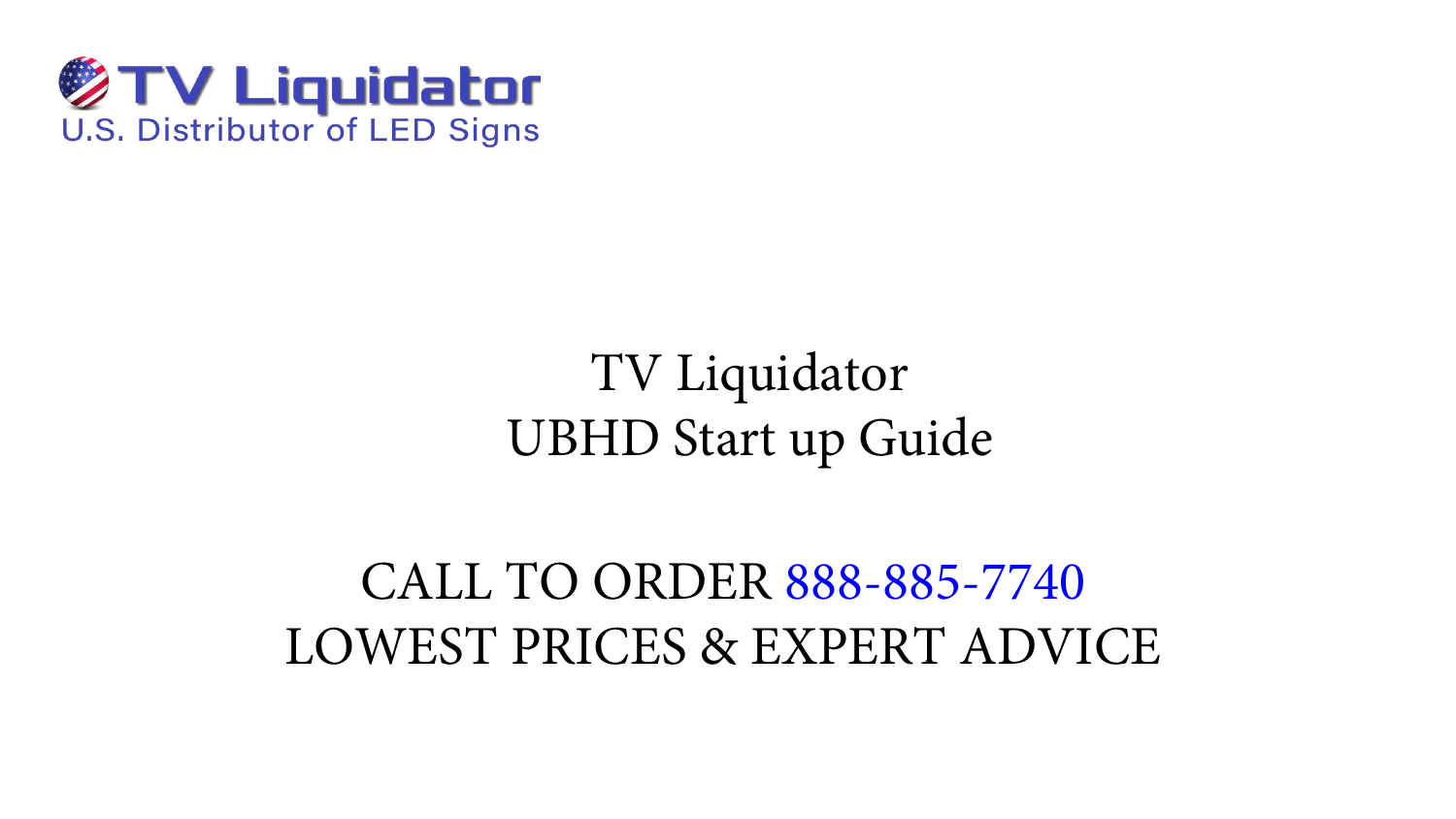#### Table of Contents





- 1. Before You Start
- 2. Start Screen
- 3. Removing Terminal App
- 4. Changing Screen Orientation
- 5. Connecting to Your Network
- 6. Adding a Gmail Account
- 7. Downloading & Installing Disgital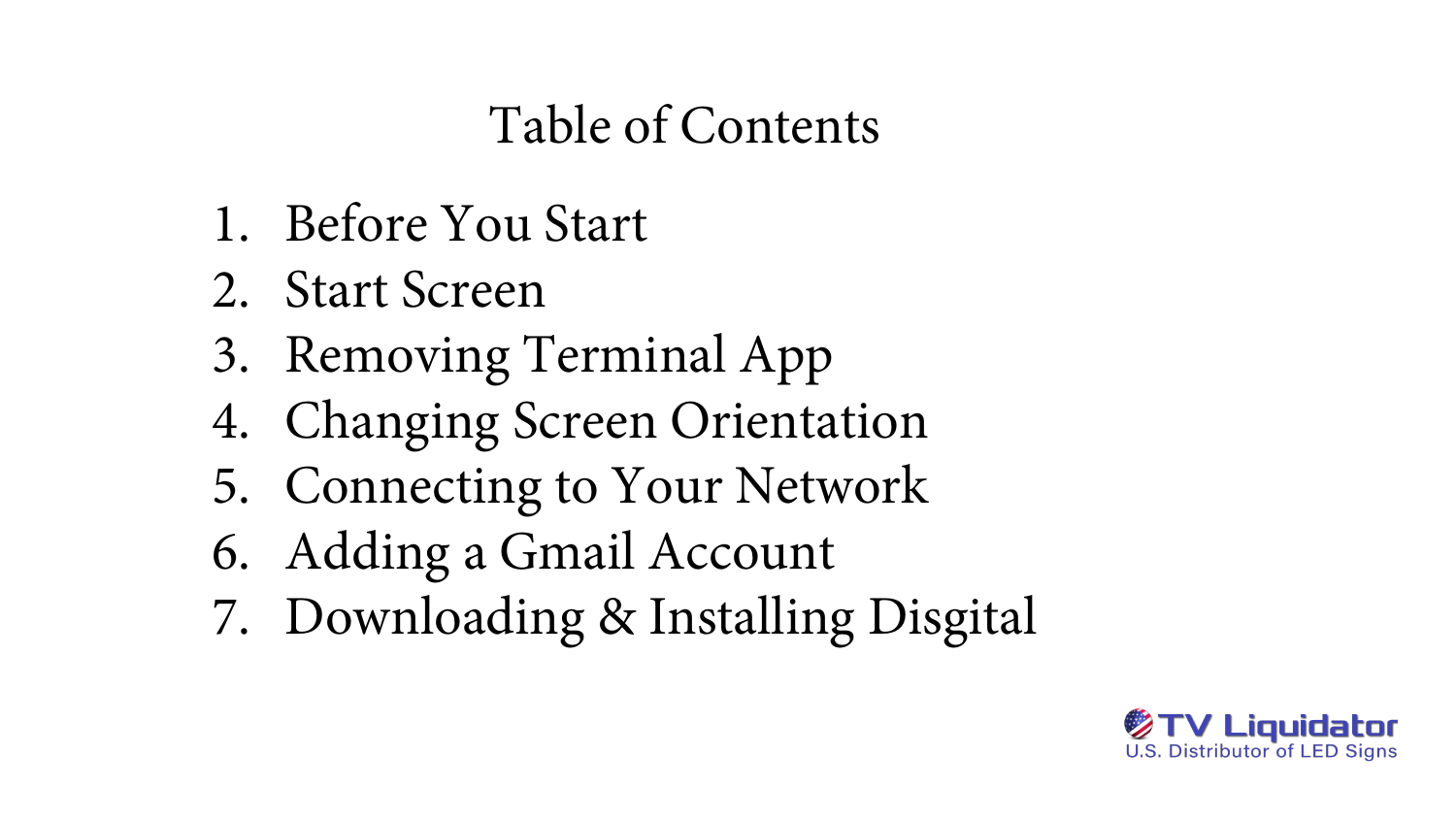# <sup>1</sup> Before You Start: Make sure you have a mouse to be able to interact with your new UBHD Window Display for setup.

- **1. Plug in wired or wireless mouse to USB port [ See Image above ].**
- **2. \*\*\* Left click on mouse confirms selection, right click acts as back button**

**\*Mouse Not**



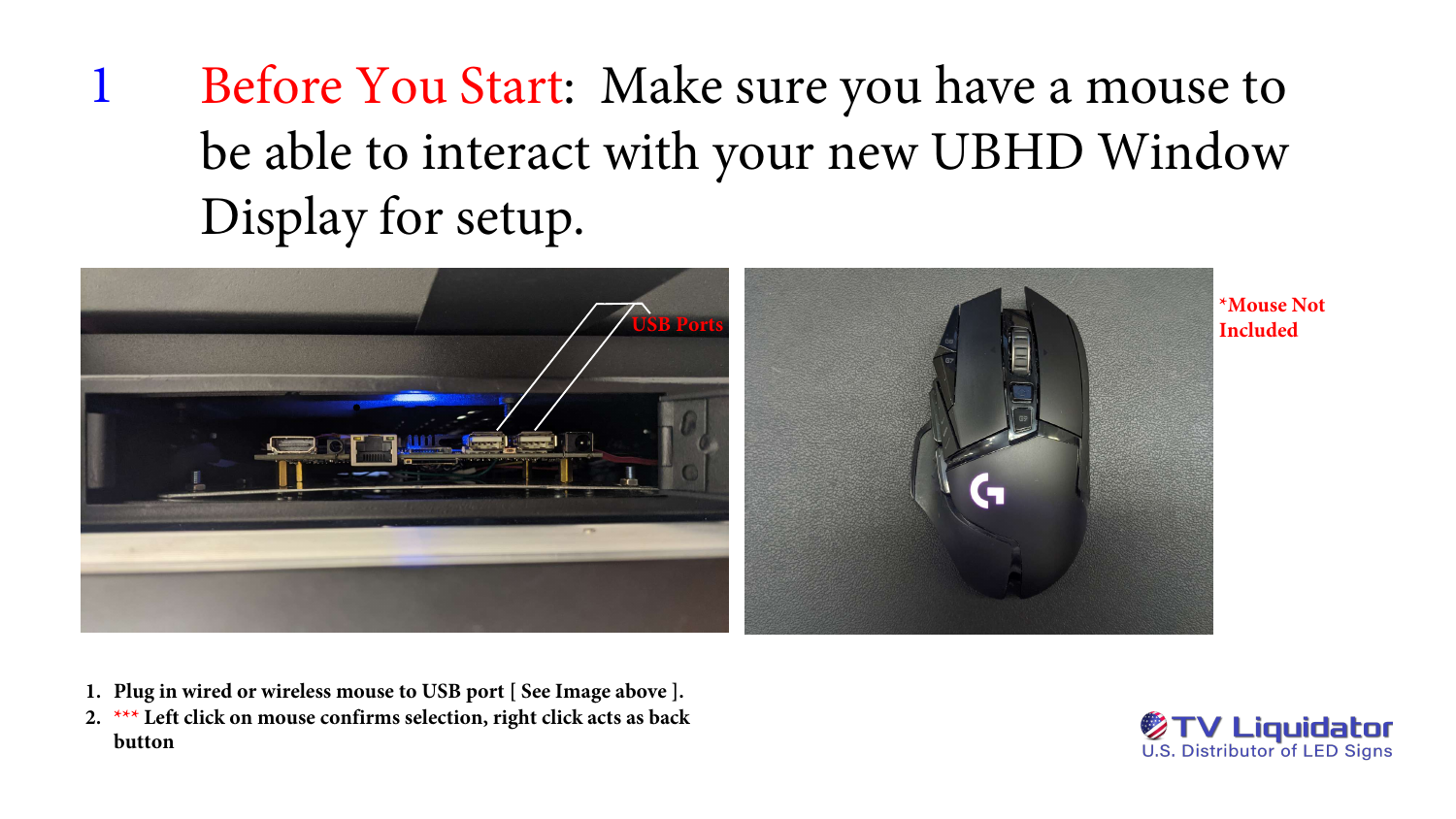# <sup>2</sup> Start Screen: After powering on the unit you will see the Terminal App Screen (Image 1). Follow the steps below to exit the terminal application.

**Terminal** Program:No Play Mode: Normal Device No.: 327ED4269C1B My Name: 113.110.214.21... My IP: 192.168.0.102 Server: 150.109.100.56:6100 Connected: yes Local Time Zone: GMT+08:00 **Server Time Zone:** Local Time: 2020-12-09 04:08:00 Installation time: 2020-06-15 14:51 Registration time: 2020-07-09 23:11 

**Terminal** Program:No Play Mode: Normal **My Nam** My IP: **Server:** Conner

**Step 1.** Double click the right mouse button to get a popup with an 'EXIT' option to be able to exit the terminal application [ See Image 2 above for reference].

**Step 2.** LEFT Click on 'EXIT' and you should reach the **Home Screen** (background image may differ). \*\*\* The Icons at the bottom of the Home Screen may appear as follows (from left to right) **Camera Icon**, **File Explorer Icon**, **App Drawer Icon,** & **Settings Icon** [ See Image 3 above for reference]. These Icons may differ on your screen, which simply means that some of them may not be pinned to your home screen.







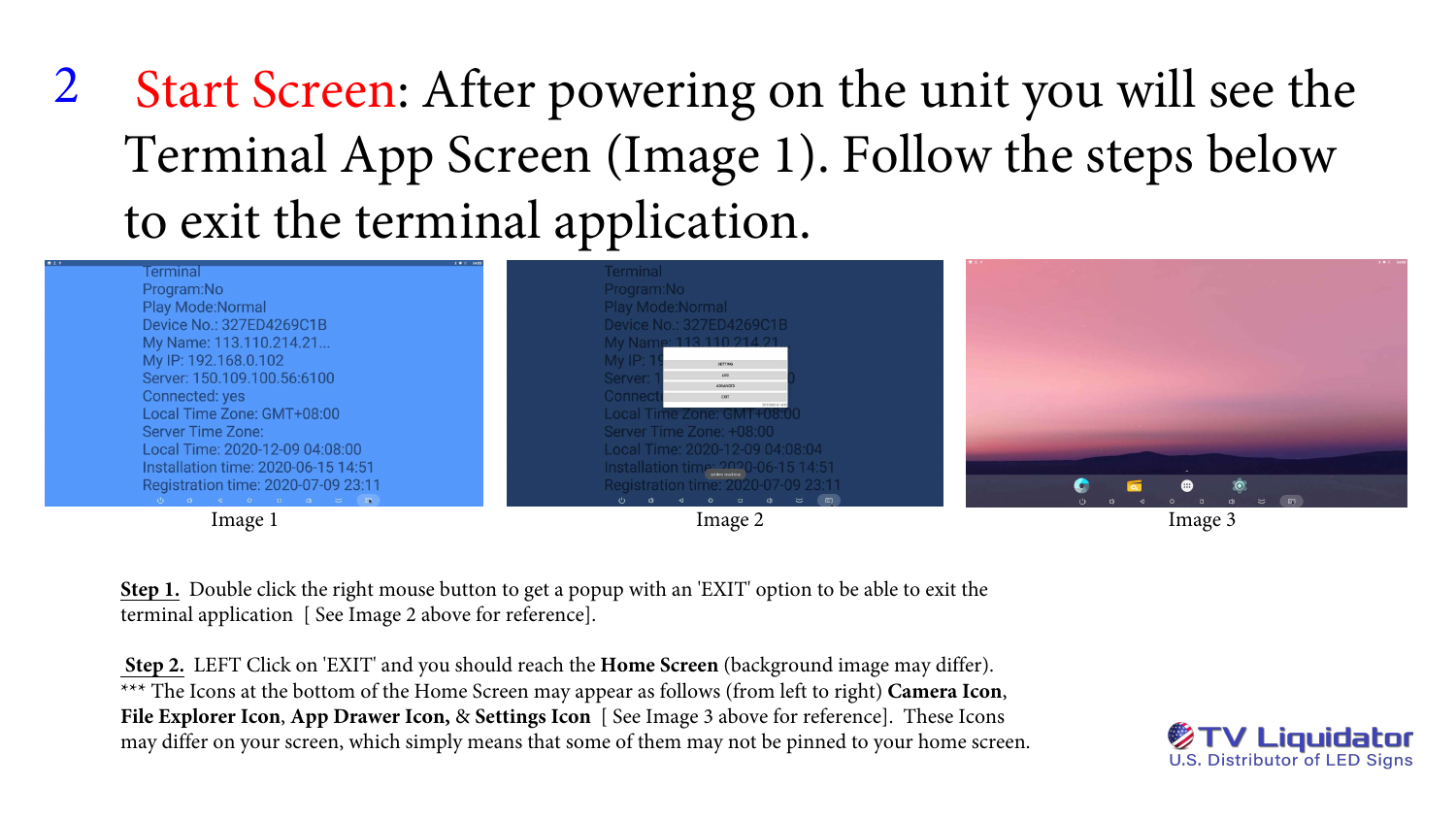# <sup>3</sup> Removing Terminal App: Proceed to the Settings Menu

1. Settings can be accessed through the App Drawer Menu. Left click on the App Drawer Icon from the Home Screen and left click on the Settings Icon(Gear); or simply left click on the Settings Icon from the home screen if it is already pinned to your task bar. 2. Once you are in the Settings Menu, scroll down to the **Apps** option and left click on it. This will take you to the App Menu. Scroll

| 图主中<br>$\equiv$<br>Apps                                                                               |              |   |          |         |   |              |                        |                                        | $3 - 04$ |
|-------------------------------------------------------------------------------------------------------|--------------|---|----------|---------|---|--------------|------------------------|----------------------------------------|----------|
| All apps -                                                                                            |              |   |          |         |   |              |                        |                                        |          |
| $\bigoplus$ Hangouts                                                                                  |              |   |          |         |   |              |                        |                                        |          |
| $\bigoplus_{296 \text{ KB}} \text{Launcher3}$                                                         |              |   |          |         |   |              |                        |                                        |          |
| $\bigodot$ Lightning                                                                                  |              |   |          |         |   |              |                        |                                        |          |
| $\bigotimes$ Maps                                                                                     |              |   |          |         |   |              |                        |                                        |          |
| Music<br>$20.00$ KB<br>$\circ$                                                                        |              |   |          |         |   |              |                        |                                        |          |
| $\overline{361}$ Settings                                                                             |              |   |          |         |   |              |                        |                                        |          |
| Sound Recorder<br>$8.00$ KB<br>◉                                                                      |              |   |          |         |   |              |                        |                                        |          |
| Terminal<br>109 MB                                                                                    |              |   |          |         |   |              |                        |                                        |          |
| $\begin{tabular}{ c c c } \hline \quad & Test Tools \\ \hline \quad & 572 KB \\ \hline \end{tabular}$ |              |   |          |         |   |              |                        |                                        |          |
| $\overline{\mathbf{D}}$<br>$V$ ideo<br>20.00 KB                                                       |              |   |          |         |   |              |                        |                                        |          |
| YouTube<br>$_{\text{B7.49 MP}}$                                                                       |              |   |          |         |   |              |                        |                                        |          |
|                                                                                                       | $\mathbb{C}$ | ą | $\Delta$ | $\circ$ | ņ | $\mathbf{Q}$ | $\boldsymbol{\lambda}$ | $\overline{\mathbb{C}^n_{\mathbb{Q}}}$ |          |

- 
- down to the **Terminal** application.
- 3. Left click on **Terminal** then left click on UNINSTALL. Now your UBHD is ready to use.





Terminal App Menu



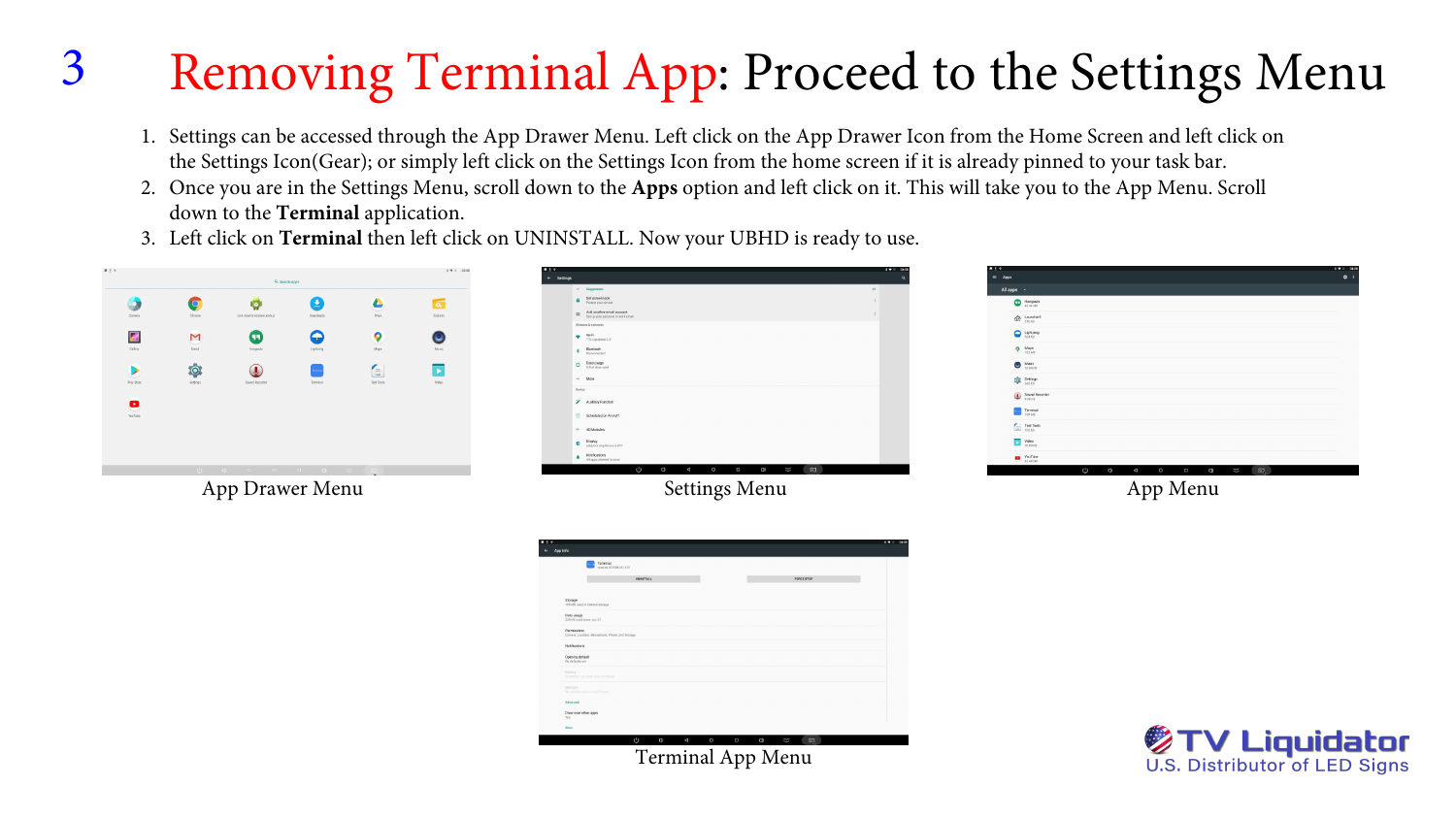### <sup>4</sup> Changing Orientation

If you would like to change the orientation mode of the screen (Landscape or Portrait), follow the steps below (See pictures for reference).

- 1. Open **Settings Menu** then left click on **Auxiliary Function.**
- 2. Left click on **Screen Rotation.** A popup window will appear with rotation options. (Screen rotates clockwise)
- 
- 4. The UBHD will prompt you to restart for the orientation change can take place (Click **YES**).
- 5. The UBHD will power-up in orientation that was chosen.

|                                                                               |  |  |  |  | $* -$                   |
|-------------------------------------------------------------------------------|--|--|--|--|-------------------------|
| <b>Auxiliary Function</b>                                                     |  |  |  |  |                         |
| Connect to PC                                                                 |  |  |  |  | $\Box$                  |
| Enable Net ADB                                                                |  |  |  |  | $\Box$                  |
| <b>Enable Ethernet Control</b>                                                |  |  |  |  | $\Box$                  |
| Allow APK Permissions                                                         |  |  |  |  | $\blacktriangledown$    |
| Limited direction rotation                                                    |  |  |  |  | $\overline{\mathbf{v}}$ |
| <b>Screen Rotation</b><br>$\overline{0}$                                      |  |  |  |  |                         |
| <b>Touch Rotation</b><br>$\Omega$                                             |  |  |  |  |                         |
| Camera Rotation<br>$\overline{0}$                                             |  |  |  |  |                         |
| Camera Counts<br>T.                                                           |  |  |  |  |                         |
| USB front camera<br>Using dual cameras, MIPI and USB or dual USB, please tick |  |  |  |  | $\Box$                  |
| USB back camera<br>Using dual cameras, Dual Back USB, please tick             |  |  |  |  | $\Box$                  |
| Photo Flip<br>Save photos mirrored as previewed                               |  |  |  |  | $\Box$                  |
| Auto focus of camera<br>Cancel auto focus function, please uncheck            |  |  |  |  | $\Box$                  |

Auxiliary Function Menu **Screen Rotation Options** Screen Rotation Options

3. To change from Landscape to Portrait, select the 90 degrees option. To change from Portrait to Landscape select the 0 degrees option.



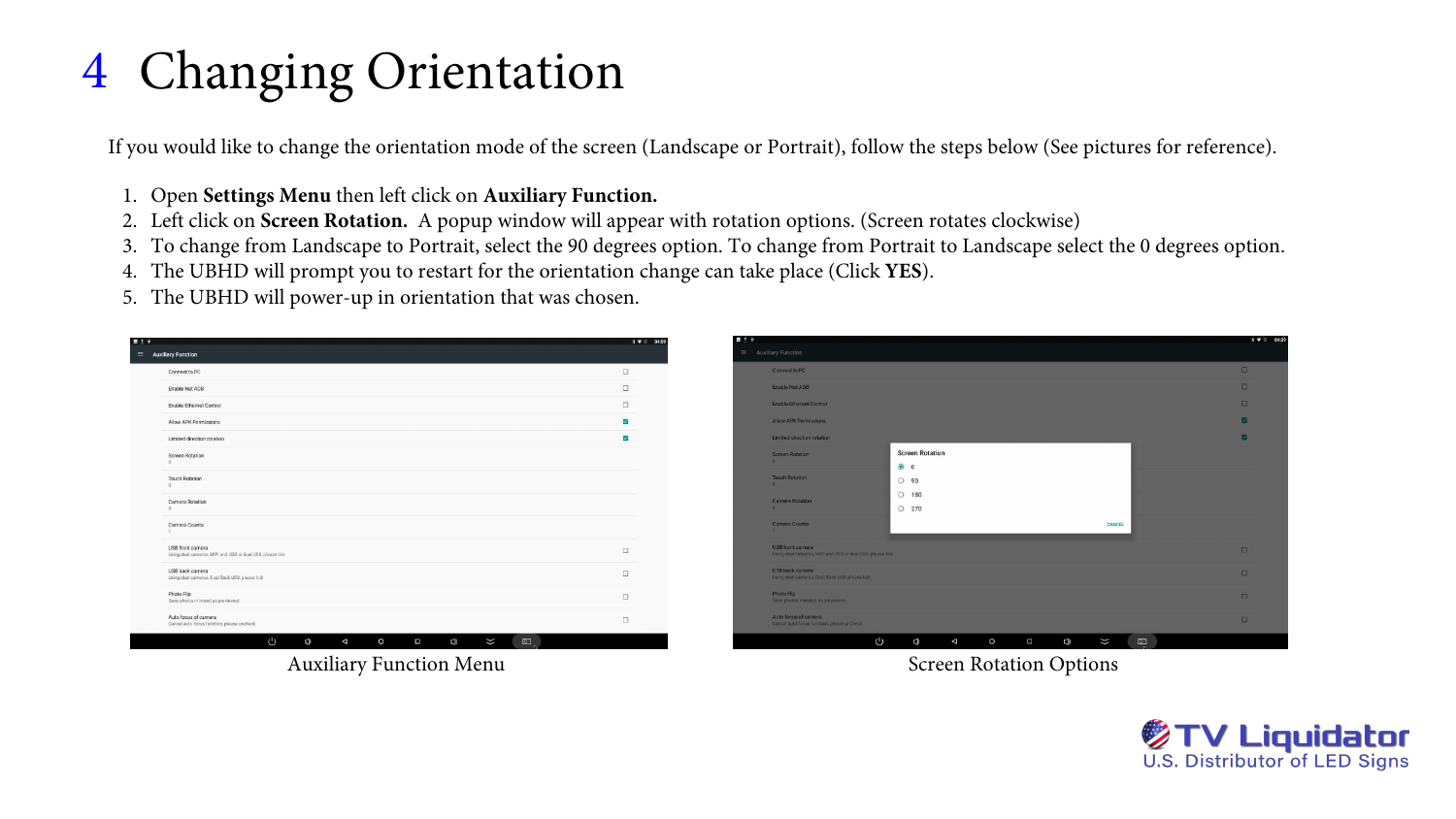#### 5 Connecting to Your Network (Internet): Proceed to the Settings Menu

- 1. Open **Settings Menu** then left click on **WiFi.** A list of available networks will populate.
- 2. Left click on your network. Input your network password and left click on CONNECT.
- 3. Now you should be connected to your Network and Internet if available. You can return to the Home Screen.

|                          |                                                                                                                                                                                                                                                                    |                                                                                              |      | $\ast\blacktriangledown$ .<br>02:23 |
|--------------------------|--------------------------------------------------------------------------------------------------------------------------------------------------------------------------------------------------------------------------------------------------------------------|----------------------------------------------------------------------------------------------|------|-------------------------------------|
| Settings<br>$\leftarrow$ |                                                                                                                                                                                                                                                                    |                                                                                              |      | $\alpha$                            |
|                          |                                                                                                                                                                                                                                                                    | $\vee$ Suggestions                                                                           | $+2$ |                                     |
|                          | $\mathbb N$                                                                                                                                                                                                                                                        | Add another email account<br>Set up your personal or work email                              | ÷    |                                     |
|                          | $\blacksquare$                                                                                                                                                                                                                                                     | Set up a payment card<br>Save payment info to your Google Account for easier online checkout | ÷    |                                     |
|                          |                                                                                                                                                                                                                                                                    | Wireless & networks                                                                          |      |                                     |
|                          | ❤                                                                                                                                                                                                                                                                  | Wi-Fi<br>"TV Liquidator 2.4"                                                                 |      |                                     |
|                          | $\ast$                                                                                                                                                                                                                                                             | Bluetooth<br>Disconnected                                                                    |      |                                     |
|                          | $\circ$                                                                                                                                                                                                                                                            | Data usage<br>0 B of data used                                                               |      |                                     |
|                          | $1.14 + 1.04 + 1.04 + 1.04 + 1.04 + 1.04 + 1.04 + 1.04 + 1.04 + 1.04 + 1.04 + 1.04 + 1.04 + 1.04 + 1.04 + 1.04 + 1.04 + 1.04 + 1.04 + 1.04 + 1.04 + 1.04 + 1.04 + 1.04 + 1.04 + 1.04 + 1.04 + 1.04 + 1.04 + 1.04 + 1.04 + 1.04 + 1.04 + 1.04 + 1.04 + 1.04 + 1.04$ | More                                                                                         |      |                                     |
|                          | Device                                                                                                                                                                                                                                                             |                                                                                              |      |                                     |
|                          | P                                                                                                                                                                                                                                                                  | <b>Auxiliary Function</b>                                                                    |      |                                     |
|                          | $\circled{1}$                                                                                                                                                                                                                                                      | Scheduled on And off                                                                         |      |                                     |
|                          | 46 <sub>o</sub>                                                                                                                                                                                                                                                    | 4G Modules                                                                                   |      |                                     |
|                          | Ð                                                                                                                                                                                                                                                                  | Display<br>Adaptive brightness is OFF                                                        |      |                                     |
|                          | ٠                                                                                                                                                                                                                                                                  | Notifications<br>All apps allowed to send                                                    |      |                                     |
|                          |                                                                                                                                                                                                                                                                    | $\cup$<br>Q<br>$\Delta$<br>$\circ$<br>$\mathbb{Q}$<br>$\lambda$<br>ά<br>$\mathbb{Z}^3$       |      |                                     |



Settings Menu **Password Authentication Screen** 





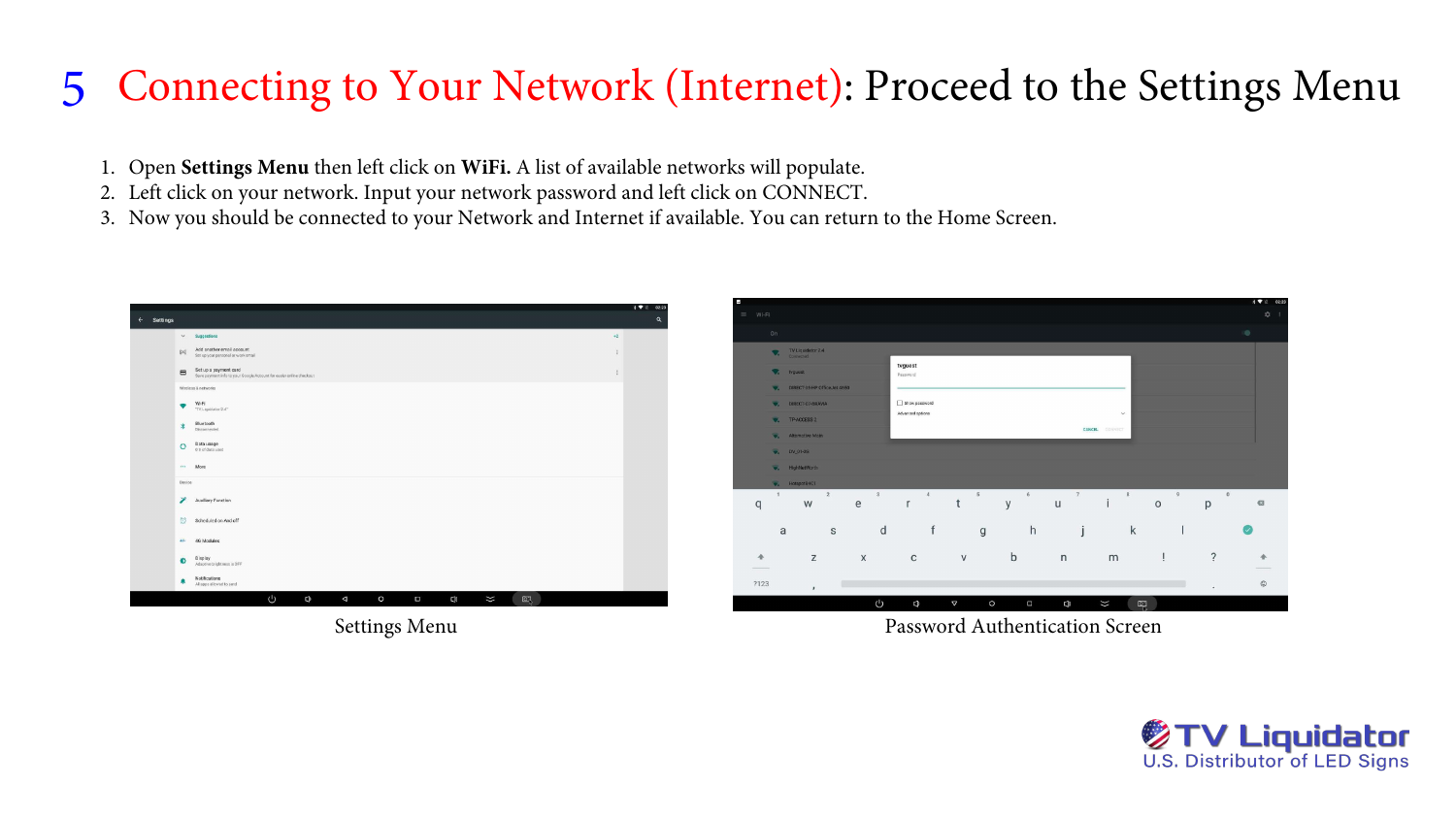- 1. Open the App Drawer Menu and left click on the Gmail Icon.<br>2. Click SKIP on the lower left corner of 'Welcome to Gmail' Scre
- 2. Click SKIP on the lower left corner of 'Welcome to Gmail' Screen
- 3. Click the 'Gmail' option on the 'Set Up Email' Screen
- 4. Sign in to your Gmail account. (It is recommended that you create a dedicated Gmail account for your UBHD Display)

#### 6 Adding a Gmail Account to the UBHD: Proceed to the App Drawer



App Drawer Menu





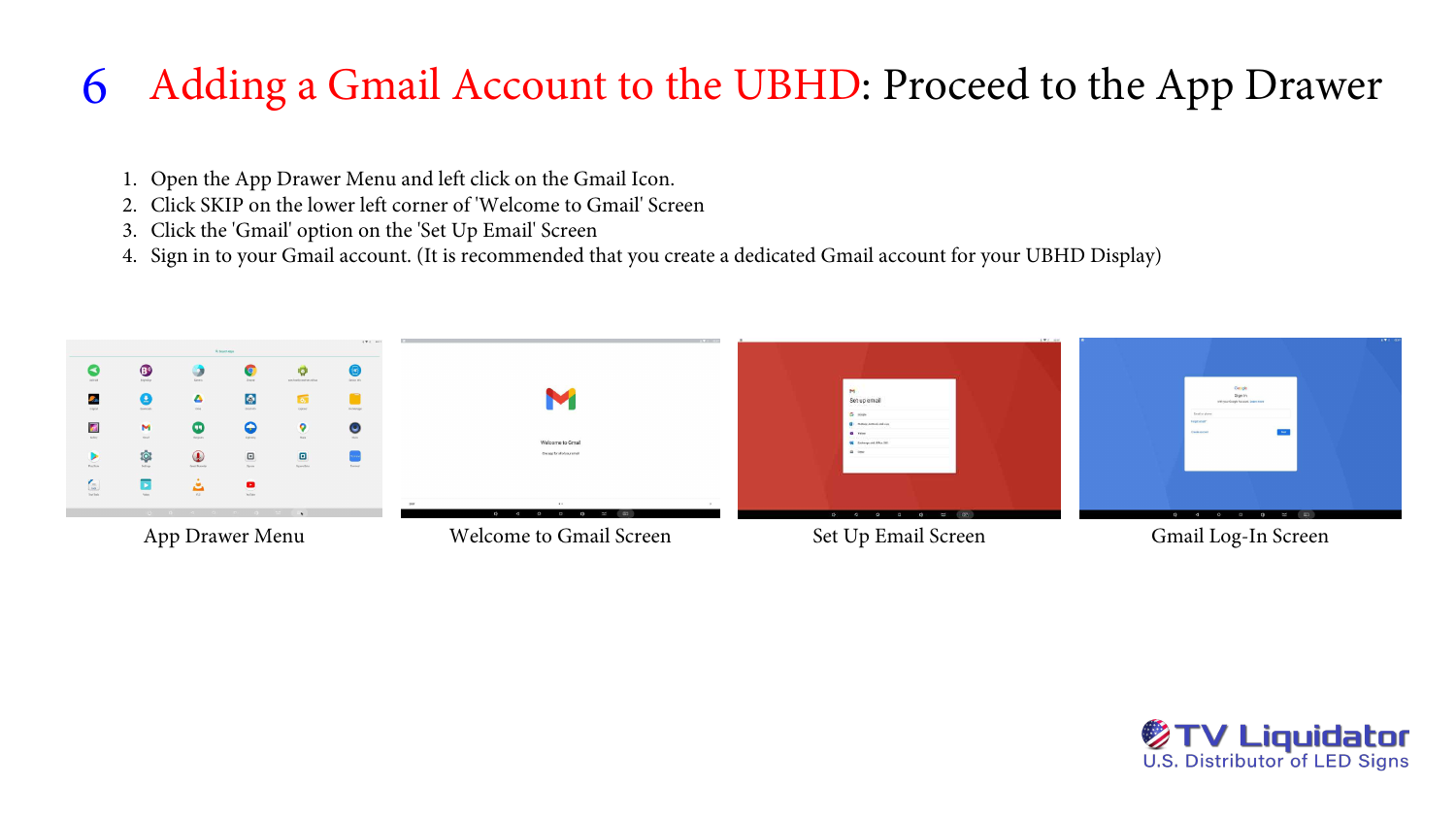### 7 Downloading & Installing Disgital Digital Signage Player

1. Open the App Drawer Menu and left click on the Playstore Icon. 2. Search for Disgital Digital Signage Player and left click to install. 3. Launch the App Drawer and left click on the Disgital Icon to launch the newly installed application. 4. The entire screen will turn black and you will need to left click the mouse one time. 5. A code will scroll onto the screen. This is your Pairing Code. Please write this code down and save it for later. 6. Using a separate device (Computer or Smartphone), go to the website www.disgital.com. Click on 'Get Started' to create a free account. To keep things organized, use the same Gmail email address that was previously used for the Gmail setup on page 6 of this manual. After creating the account you will receive a validation email. Click on the validation email to activate your account. 7. Now you can login to your newly created Disgital account. 8. On the Disgital website, under the devices tab, click add new device and type in the pairing code saved from earlier. For help with this process you can click on the 'Help' tab on the Disgital Dashboard, then choose the 'STEP 1 Adding a Device' option. 9. Now that your UBHD device is added, you can create playlists and display them on your UBHD Display. For help with this process click on the 'Help' tab on the Disgital Dashboard, then choose the 'Getting Started with Disgital App' option. This will walk you through the rest of the process to get your new UBHD Display ready to run your advertisements.